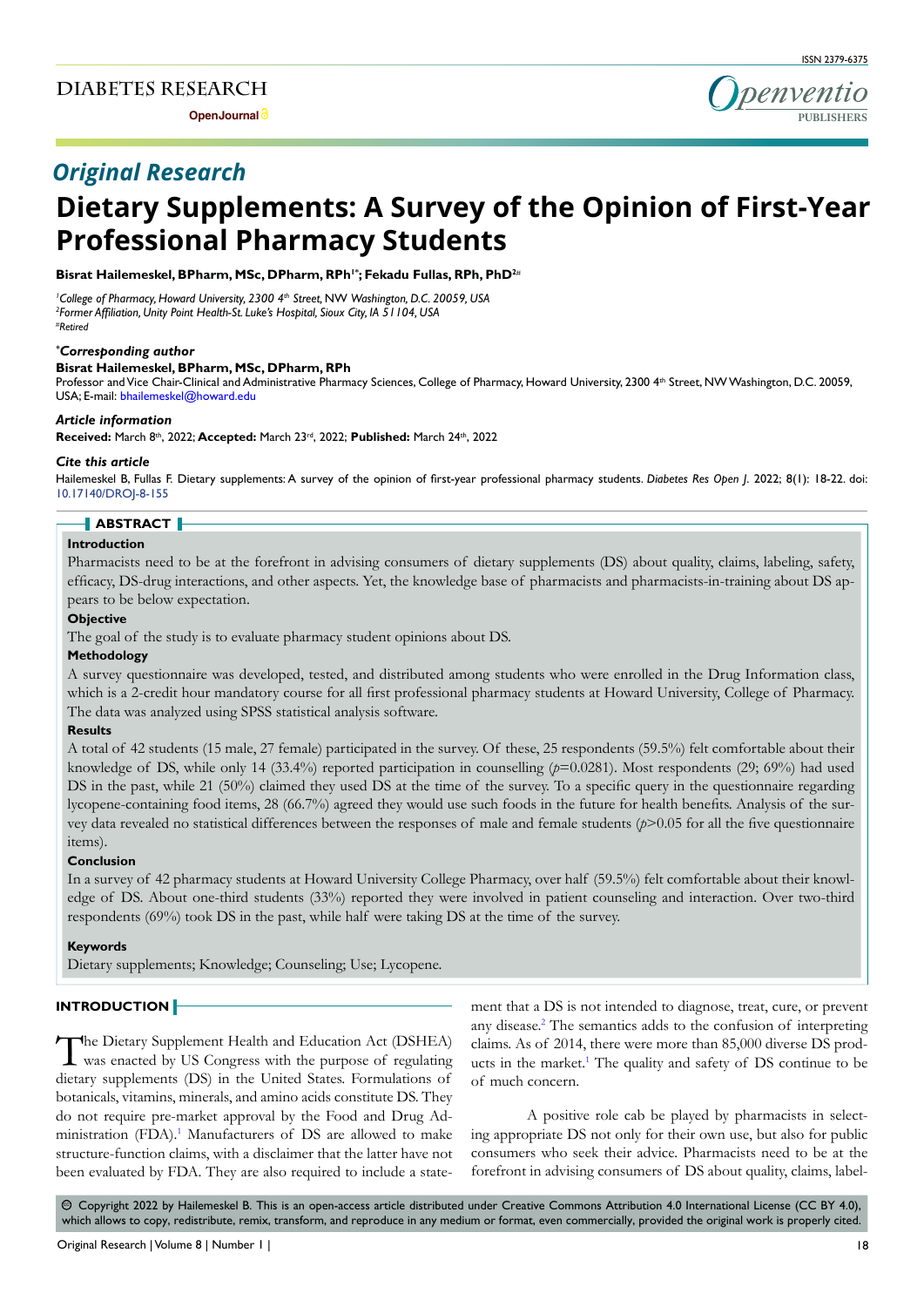

ing, safety, efficacy, DS-drug interactions, and other aspects.<sup>[1](#page-4-0)</sup> Yet, the knowledge base of pharmacists and pharmacists-in-training about DS appears to be below expectation. According to a study by Shah et al,<sup>[3](#page-4-2)</sup> pharmacy students felt their knowledge about herbal supplements was inadequate, with 95% of the survey participants reporting a need to learn more about herbal supplements. In a systematic review of the literature by Kwan and colleagues, it was shown in 1990 that about 50% of surveyed pharmacists perceived they have some knowledge about DS.[4](#page-4-3) The review reported similar results in five more studies. However, the actual knowledge level of pharmacists was even lower than 50%.[4](#page-4-3) Data gathered from 41 academic pharmacists in US pharmacy schools indicated a use rate of 54% in the past, with 16 (39%) reporting taking DS at the time of the study.<sup>5</sup> In a survey of 179 pharmacy students by Axon et al,<sup>[6](#page-4-5)</sup> it was reported 52% used at least one dietary supplement in their lifetime.<sup>[6](#page-4-5)</sup> In a similar manner, another study which surveyed 70 pharmacists showed a majority (52.9%) reported taking dietary supplements.<sup>[7](#page-4-6)</sup> In a 2017 survey, Hailemeskel et al<sup>[8](#page-4-7)</sup> reported about 53% use rate among HU first year pharmacy students.<sup>8</sup> For this survey, several herbs were presented to the participants as a part of the survey. The herbs are listed alphabetically (Table 1) and by the diseases states they are intended to be used (Table 2) as shown below.

| Table 1: Dietary Supplements Included in the Study |                     |  |  |  |
|----------------------------------------------------|---------------------|--|--|--|
| <b>Dietary Supplements</b>                         | Indications/Use     |  |  |  |
|                                                    | Multiple sclerosis  |  |  |  |
| Alpha lipoic acid                                  | Liver disease       |  |  |  |
| <b>Berberine</b>                                   | Diabetes mellitus   |  |  |  |
| <b>Bitter melon</b>                                | High blood pressure |  |  |  |
| Citicoline                                         | Parkinson's disease |  |  |  |
| Coenzyme Q10                                       | Hypertension        |  |  |  |
| Curcumin                                           | Hyperlipidemia      |  |  |  |
| Fenugreek                                          | <b>Diabetes</b>     |  |  |  |
| Flaxseed                                           | Hyperlipidemia      |  |  |  |
| Garlic                                             | High blood pressure |  |  |  |
| Ginkgo biloba                                      | Parkinson's disease |  |  |  |
| Glutathione                                        | Multiple sclerosis  |  |  |  |
| Grape seed extract                                 | High blood pressure |  |  |  |
| Hawthorn                                           | High blood pressure |  |  |  |
| L-arginine                                         | Hypertension        |  |  |  |
|                                                    | Diabetes mellitus   |  |  |  |
| L-Carnitine                                        | Parkinson's disease |  |  |  |
| Low dose naltrexone                                | Opioid addictions   |  |  |  |
| Lycopene                                           | High blood pressure |  |  |  |
| Magnesium                                          | Fibromyalgia        |  |  |  |
| Melatonin                                          | High blood pressure |  |  |  |
| Mucuna Purines (Velvet Beans)                      | Parkinson's disease |  |  |  |
| <b>NADH</b>                                        | Parkinson's disease |  |  |  |
| OMEGA-3 (DHA/EPA)                                  | Parkinson's disease |  |  |  |
| Phosphatidylserine                                 | Parkinson's disease |  |  |  |
| Resveratrol                                        | Hyperlipidemia      |  |  |  |
| Sea weeds                                          | Hypertension        |  |  |  |
| Taurine                                            | High blood pressure |  |  |  |
| Tocotrienol                                        | Hyperlipidemia      |  |  |  |
|                                                    |                     |  |  |  |

| <b>Disease States</b> | <b>Dietary Supplements</b>    |  |  |  |  |  |
|-----------------------|-------------------------------|--|--|--|--|--|
|                       | Fenugreek                     |  |  |  |  |  |
| Diabetes mellitus     | L-carnitine                   |  |  |  |  |  |
|                       | <b>Berberine</b>              |  |  |  |  |  |
| Fibromyalgia          | Magnesium                     |  |  |  |  |  |
|                       | <b>Bitter melon</b>           |  |  |  |  |  |
|                       | Garlic                        |  |  |  |  |  |
| High Blood Pressure   | Grape seed extract            |  |  |  |  |  |
|                       | Hawthorn                      |  |  |  |  |  |
|                       | Lycopene                      |  |  |  |  |  |
|                       | <b>Taurine</b>                |  |  |  |  |  |
|                       | Coenzyme Q10                  |  |  |  |  |  |
|                       | L-arginine                    |  |  |  |  |  |
|                       | Sea weeds                     |  |  |  |  |  |
| Hyperlipidemia        | Curcumin                      |  |  |  |  |  |
|                       | Flaxseed                      |  |  |  |  |  |
|                       | Resveratrol                   |  |  |  |  |  |
|                       | Tocotrienol                   |  |  |  |  |  |
| Liver disease         | Alpha-lipoic acid             |  |  |  |  |  |
|                       | Alpha lipoic acid             |  |  |  |  |  |
| Multiple sclerosis    | Glutathione                   |  |  |  |  |  |
| Opioid addictions     | Low dose naltrexone           |  |  |  |  |  |
|                       | Citicoline                    |  |  |  |  |  |
|                       | Ginkgo biloba                 |  |  |  |  |  |
|                       | Mucuna purines (velvet beans) |  |  |  |  |  |
| Parkinson's disease   | <b>NADH</b>                   |  |  |  |  |  |
|                       | OMEGA-3 (DHA/EPA)             |  |  |  |  |  |
|                       | Phosphatidylserine            |  |  |  |  |  |
|                       |                               |  |  |  |  |  |

The current survey was carried out to evaluate the opinion of first year pharmacy students at Howard University (HU), College of Pharmacy regarding their knowledge, counseling roles, their own past and current use of DS. It is hoped the survey results would help HU College of Pharmacy address any deficits.

# **METHODS**

After receiving approval from Howard University Institutional Review Board (IRB), the study voluntarily enrolled 45 incoming first professional year pharmacy students at HU College of Pharmacy for the year 2021. The survey was conducted as part of a Drug Information course, which is a 2-credit hour course in the college. Of these, 42 (93.3% response rate) completed the survey. Demographic data were collected on age, gender, education, residence, work-related items, and annual income. Five opinion questions were also included in the survey questionnaire. A 4-point Likert scale (1=strongly agree; 2=agree; 3=disagree; 4=strongly disagree) was used to collect responses. In cases where a "yes" or "no" answer was inferred, the strongly agree and agree responses were considered as a "yes" while the disagree and strongly disagree responses were considered "no". Mean Likert score were used to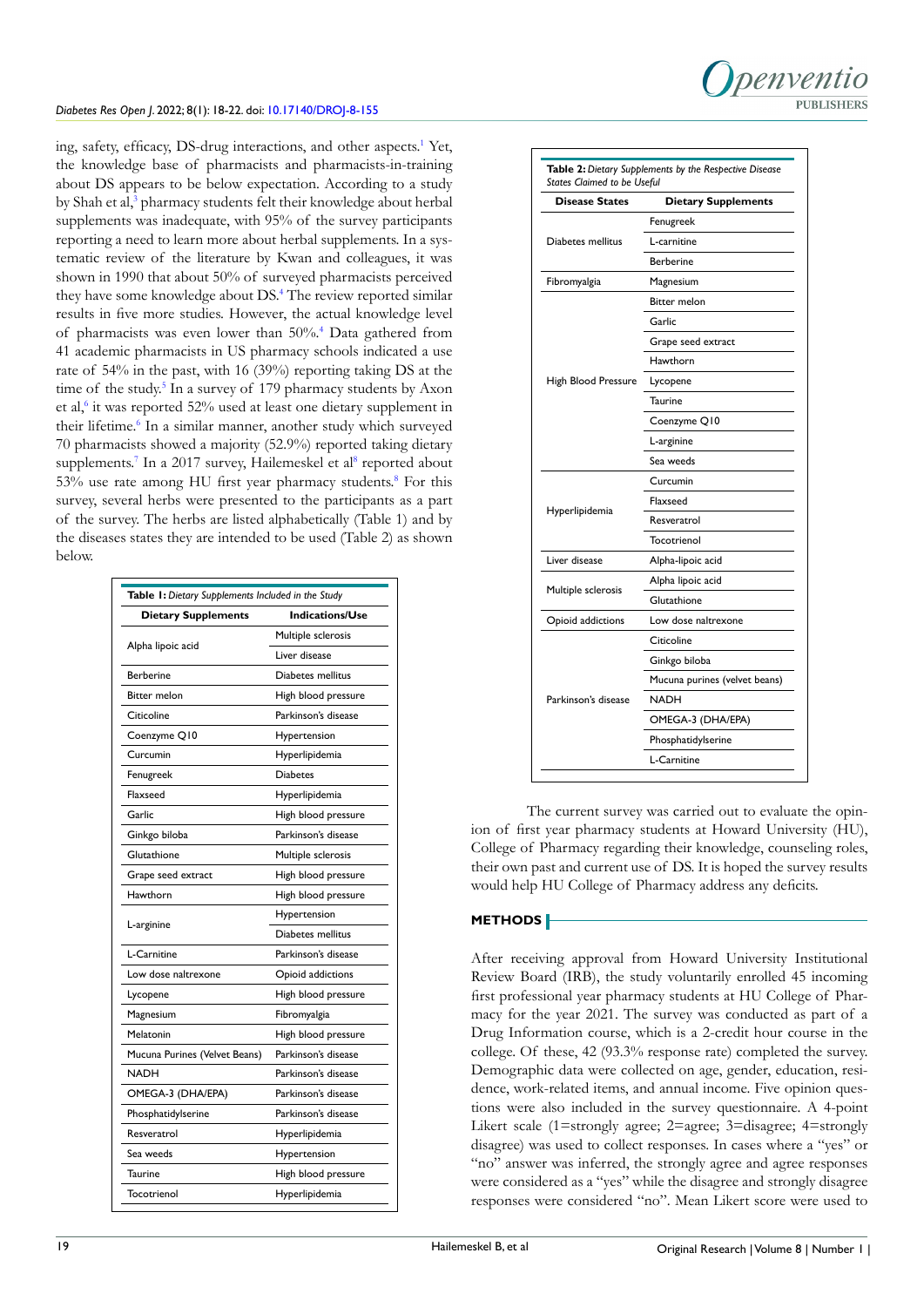

place the levels of aggregate agree and disagree responses. Statistical methods were used to calculate confidence intervals and significance. A two-tailed Fisher's exact test was utilized to determine *p* values by comparing responses based on gender.

# **RESULTS**

As shown in Table 3, most survey respondents (27; 64.3%) were female students. Thirty-four (81%) had a bachelor's degree prior to starting the pharmacy program. Respondents scored 2.14, 2.17, 2.38 and 2.43 on the mean Likert scale in three of the opinion

| <b>Characteristics</b> | Respondents (n, %) | 95% CI (% range) |
|------------------------|--------------------|------------------|
| Age (years)            |                    |                  |
| $21 - 23$              | 14(33.3)           | 19.1-47.6        |
| 24-26                  | 17(40.5)           | 25.6-55.3        |
| 27-29                  | 5 (11.9)           | $2.1 - 21.7$     |
| >29                    | 6(14.3)            | 3.7-24.9         |
| Gender                 |                    |                  |
| Male                   | 15 (35.7)          | 21.2-50.2        |
| Female                 | 27 (64.3)          | 49.8-78.8        |
| <b>Education</b>       |                    |                  |
| Some college           | 1(2.4)             | $0.0 - 7.0$      |
| Associate Degree       | 1(2.4)             | $0.0 - 7.0$      |
| <b>BA/BSc</b>          | 34 (81)            | 69.1-92.8        |
| MSc                    | 4(9.5)             | 2.7-22.6         |
| PhD/Professional       | 2(4.8)             | $0.0 - 11.2$     |
| <b>Residence</b>       |                    |                  |
| Washington, D.C.       | 4 (9.5)            | $0.7 - 18.4$     |
| Maryland               | 13(31)             | 16.9-44.9        |
| Virginia               | 7 (16.7)           | 5.4-27.9         |
| Other States           | 18 (42.9)          | 27.9-57.2        |
| <b>Working Now</b>     |                    |                  |
| Yes                    | 9(21.4)            | $9.0 - 33.8$     |
| No                     | 33 (78.6)          | 66.2-90.9        |
| <b>Work Experience</b> |                    |                  |
| Never worked           | 2(4.8)             | $0.0 - 11.2$     |
| Short-term             | 3(7.1)             | $0.0 - 14.9$     |
| Part-time              | 16 (38.I)          | 23.4-52.8        |
| Full-time              | 21 (50)            | 34.9-65.1        |
| Type of Job            |                    |                  |
| Pharmacy related       | 16 (38.I)          | 23.4-52.8        |
| Other healthcare       | 12 (28.6)          | 14.9-42.2        |
| Non-health related     | 13(31)             | 16.9-44.9        |
| Not applicable         | 1(2.4)             | $0.0 - 7.0$      |
| Annual Income          |                    |                  |
| < USD 10,000           | 13(31)             | 16.9-44.9        |
| 10,001-20,000          | 7 (16.7)           | 5.4-27.9         |
| 20,001-30,000          | 6(14.3)            | 3.7-24.9         |
| 30,001-40,000          | 5 (11.9)           | $2.1 - 21.7$     |
| >40,000                | 11(26.2)           | 12-9-39.5        |
| <b>Years Worked</b>    |                    |                  |
| None                   | 1(2.4)             | $0.0 - 7.0$      |
| $1-2$                  | 19 (45.2)          | 30.2-60.3        |
| $3-4$                  | 11(26.2)           | 12.9-39.5        |
| >4                     | 11(26.2)           | 12.9-39.6        |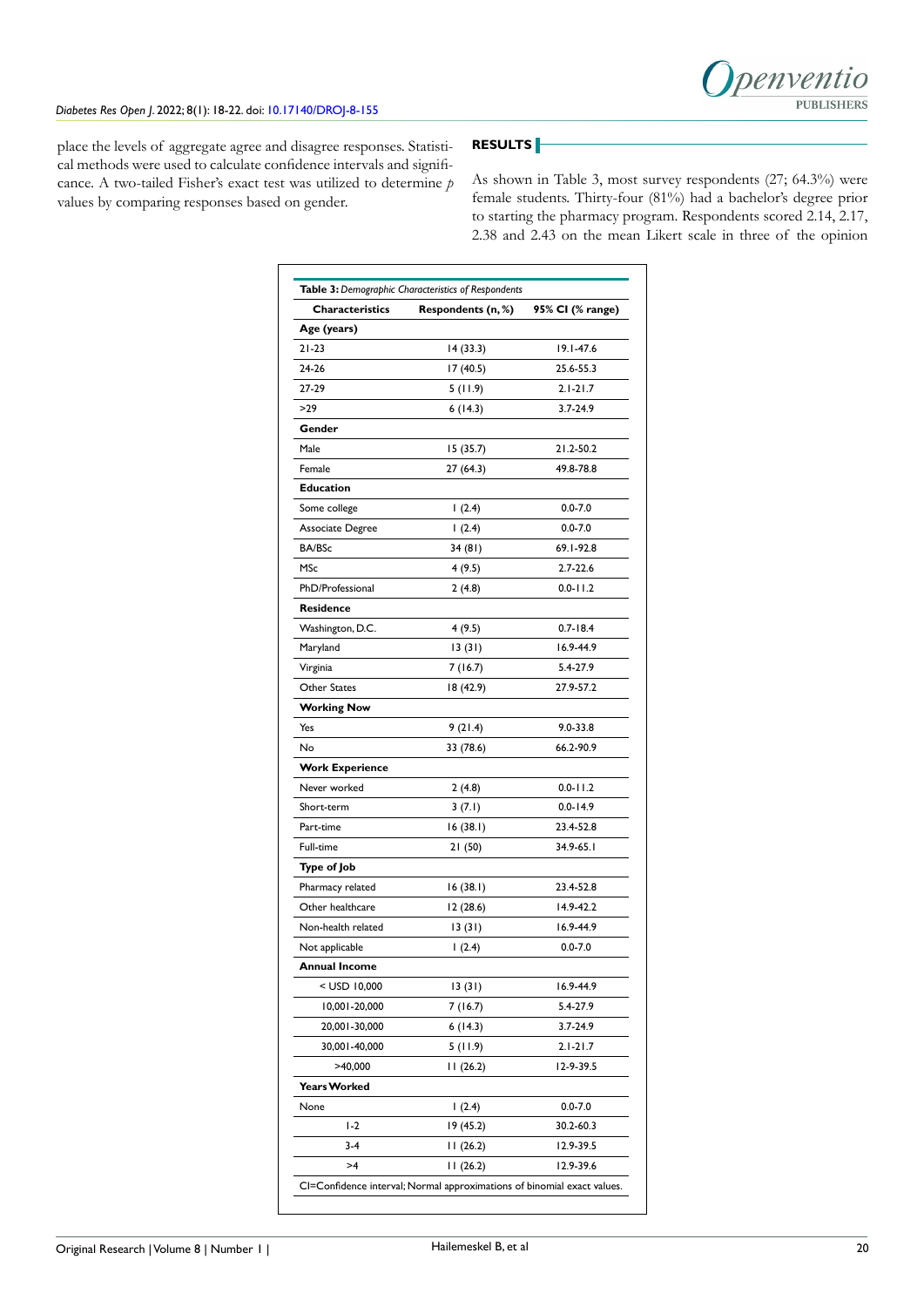

questions, which is close to the designated agree score of 2.

One questionnaire item scored a mean of 2.76, which is close to the disagree level on the scale (Table 4). A total of 25 respondents (59.5%) felt comfortable in their knowledge DS (mean Likert score=2.38±0.70). Fourteen (33.3%) were involved in counseling consumers of DS (mean Likert score=2.76±0.88). Most of the respondents (29; 69%) had taken DS in the past, while 21 (50%) used DS at the time of this survey (Table 4).

Gender-based sub-analysis of the data did not show statistical differences in the responses to the five opinion questions (*p*>0.05). The most difference was noted in the response to the question on past use of DS, which favored females (21 of 27 [77.8%]) *vs* males (8 of 15 [55.3%]), *p*=0.1635 (Table 5).

# **DISCUSSION**

In a survey of 179 students by Axon et al,<sup>6</sup> 52% had used at least one DS in their lifetime. Our survey showed a higher user rate (69%) when such use in the past was inquired. In another survey of 70 pharmacists, a majority (52.9%) reported taking dietary sup-plements,<sup>[7](#page-4-6)</sup> which agrees with our finding. Furthermore, in a survey of 41 pharmacy faculty and professional staff, Murphy et al<sup>5</sup> found a prior user rate of 54%, lower than our finding. In our survey,

current user rate was 50% compared to 39% reported by Murphy et al.<sup>[5](#page-4-4)</sup> Analysis of the response pattern to the five questions in our questionnaire based on gender did not show statistical difference. Most respondents in our study (59.5%) felt comfortable about their knowledge of DS, yet only 33% were involved in counseling, which indicated a statistically significant discrepancy ( $p=0.0281$ ).

# **CONCLUSION**

In a survey of 42 pharmacy students at Howard University College Pharmacy, 25 (59.5%) felt comfortable about their knowledge of DS. Fourteen students (33%) reported they were involved in patient counseling and interaction. A total of 29 respondents (69%) took DS in the past, while 21 (50%) were taking DS at the time of the survey. Twenty-eight respondents (66.7%) agreed they would consume lycopene-containing foods in the future to derive some health benefits.

#### **CONSENT**

Yes.

# **INSTITUTIONAL REVIEW BOARD PERMISSION**

Yes.

| <b>Ouestionnaire Items</b>                                                         | <b>Strongly Agree</b><br>(n, %) | Agree<br>(n, %) | <b>Disagree</b><br>(n, %) | <b>Strongly Disagree</b><br>(n, %) | Mean Likert<br>Score (SD) |
|------------------------------------------------------------------------------------|---------------------------------|-----------------|---------------------------|------------------------------------|---------------------------|
| Are you comfortable in your knowledge of dietary supple-<br>ments $(DS)$ (n=42)    | 3(7.1)                          | 22(52.4)        | 2(35.7)                   | 5(4.8)                             | $2.38 + 0.70$             |
| I have been involved in counseling and interaction with<br>patients on DS (n=42)   | 4(9.5)                          | 10(23.8)        | 20(47.6)                  | 8(19.1)                            | $2.76 \pm 0.88$           |
| I have taken DS in the past for several reasons $(n=42)$                           | 10(23.8)                        | 19(45.2)        | 10(23.8)                  | 3(7.1)                             | $2.14 \pm 0.87$           |
| I am currently on some type of DS including vitamins (n=42)                        | 9(21.4)                         | 12(28.6)        | 15(35.7)                  | 6(14.3)                            | $2.43 \pm 0.99$           |
| I will start eating foods containing lycopene for my own<br>personal health (n=42) | 9(21.4)                         | 19(45.2)        | 14(28.6)                  | 2(4.8)                             | $2.17 \pm 0.82$           |

| <b>Survey Items</b>                                                      | Gender | SA | A  | DA              | <b>SDA</b>     | Ag A's | Ag DA's | p value |
|--------------------------------------------------------------------------|--------|----|----|-----------------|----------------|--------|---------|---------|
| Are you comfortable in your knowledge of dietary supplements (DS)?       | M(n)   | 2  |    | 6               | 0              | 9      | 6       | 0.7464  |
|                                                                          | F(n)   |    | 15 | 9               | 2              | 16     | п       |         |
| I have been involved in counseling and interaction with patients on DS   | M(n)   |    | 5  | 7               | $\overline{2}$ | 6      | 9       | 0.5159  |
|                                                                          | F(n)   | 3  | 5. | $\overline{13}$ | 6              | 8      | 19      |         |
|                                                                          | M(n)   | 3  | 5  |                 | 0              | 8      | 7       | 0.1635  |
| I have taken DS in the past for several reasons                          | F(n)   |    | 4  | 3               | 3              | 21     | 6       |         |
|                                                                          | M(n)   | 4  | 4  | 4               | 3              | 8      | 7       | 1.0000  |
| I am currently on some type of DS including vitamins                     | F(n)   | 5  | 8  | $\mathbf{H}$    | 3              | 3      | 4       |         |
| I will start eating foods containing lycopene for my own personal health | M(n)   | 3  | 8  | 4               | 0              | П      | 4       | 0.7337  |
|                                                                          | F(n)   | 6  | П  | 8               | $\mathbf{2}$   | 17     | 10      |         |